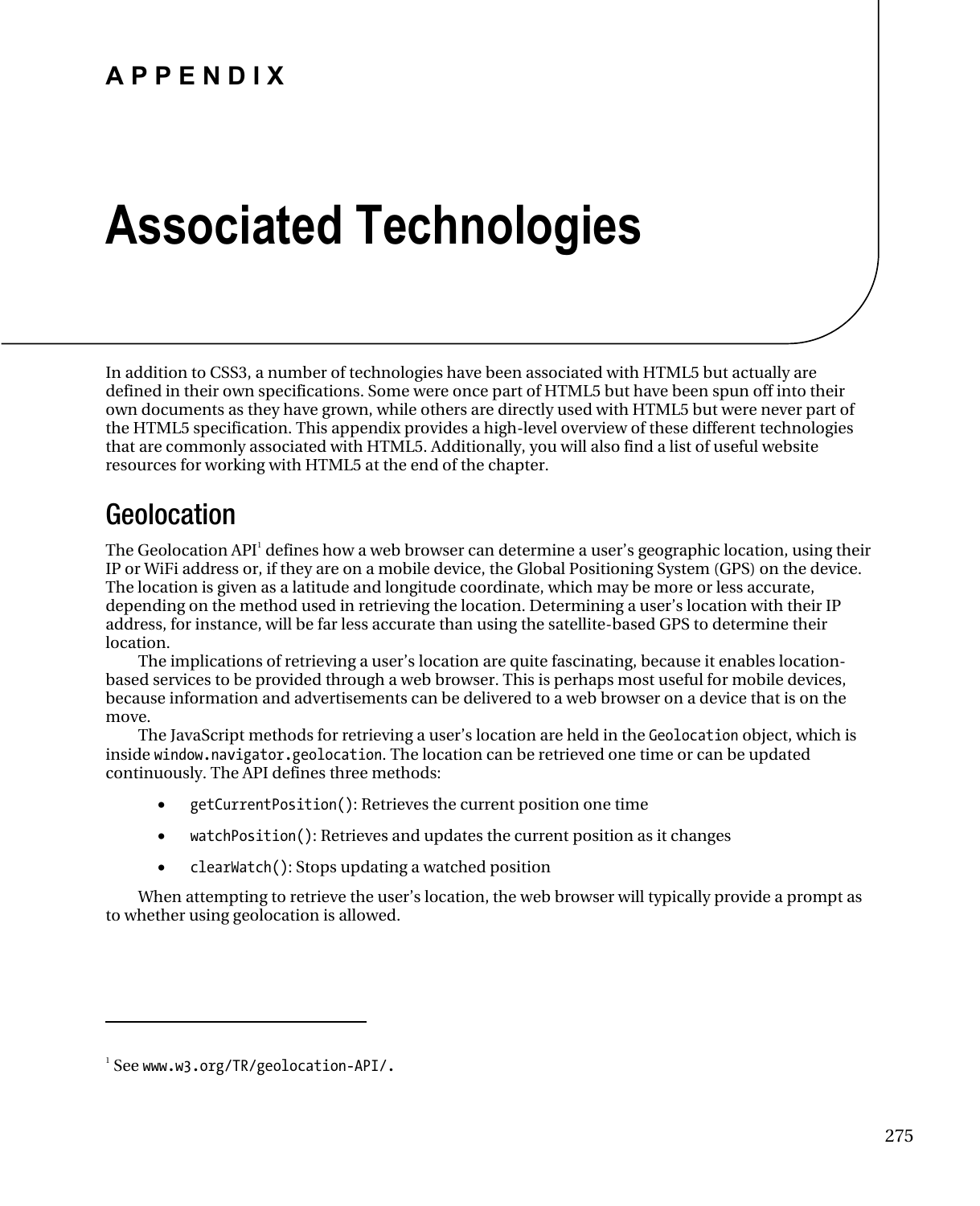### Retrieving the current position

The getCurrentPosition() method is given a parameter for the function to call when the position has been successfully obtained (which could take several minutes if GPS is used). Here's an example:

```
function init() { 
           // get the current position and call the "locatedSuccess" function when successful 
           window.navigator.geolocation.getCurrentPosition(locatedSuccess); 
} 
function locatedSuccess(geo) { 
           // log the returned Geoposition object 
           console.log(geo); 
} 
window.onload = init;
```
■ Note Depending on the web browser used, this code will likely work only on a live web server (one running locally is fine). If it is not working, first check that the URL address of the page includes http:// at the beginning.

This script will attempt to obtain the current location and then call the located Success() function when it has done so. The location query is done asynchronously so that other processes can continue to function on the page. The function is handed a parameter that contains a Geoposition object that contains information about the location. The Geoposition object contains a timestamp property and coords property, which contains yet another object, a Coordinates object. The Coordinate object contains the following properties, which may contain null values depending on the hardware capabilities of your viewing device (for instance, if your device does not have GPS capabilities, these values will be limited):

- latitude: The north-south position on the earth
- longitude: The west-east position on the earth
- altitude: The height of the position, gathered if the viewing device has the capability to measure altitude
- accuracy and altitudeAccuracy: The accuracy of the position as measured in meters
- heading: The direction of travel as measured in degrees around a circle
- speed: The speed of travel in a certain heading in meters per second

■ **Note** In addition to the timestamp and coords properties, Firefox includes an address property for retrieving address information such as city, country, and even street information!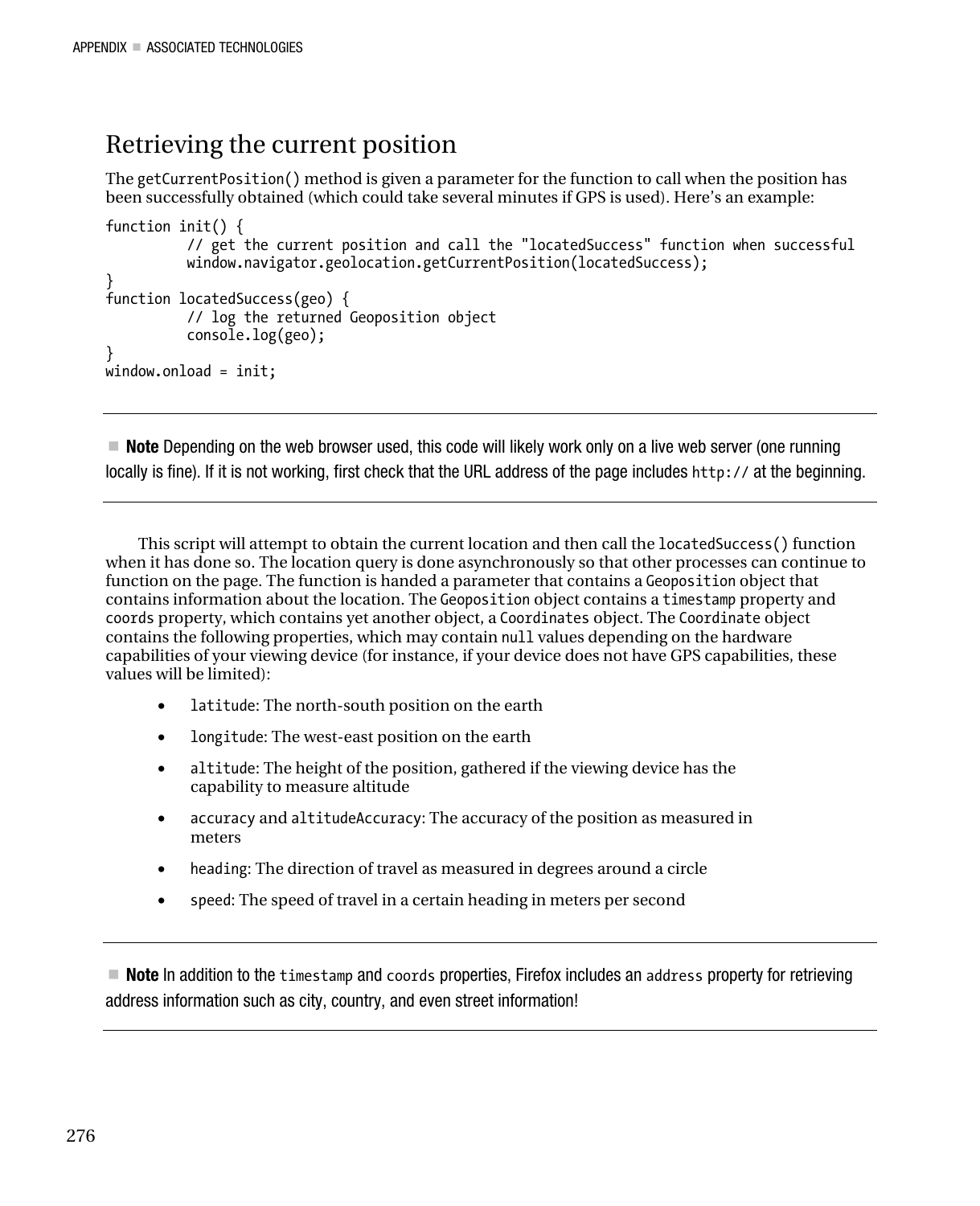Update the preceding locatedSuccess() function to print the location data on-screen:

```
function locatedSuccess(geo) { 
          var lat = geo.coords.latitude; 
          var long = geo.coords.longitude; 
          document.body.innerHTML = "<ul><li>lat:"+lat+"</li><li>long:"+long+"</li></ul>";
}
```
An additional function name can be given to the getCurrentPosition() method to specify a function to run when the request for the user's location has failed. Edit the init () code and add a locatedFailed() function:

```
function init() { 
           // get the current position 
           //and call the "locatedSuccess" or "locatedFailed" if 
successful or not 
           window.navigator.geolocation.getCurrentPosition 
(locatedSuccess, locatedFailed); 
} 
function locatedFailed(e) { 
           // log the error code and message 
           console.log(e.code , e.message); 
}
```
The locatedFailed() function will run when the location was unable to be obtained. The parameter handed to it is a PositionError object that contains an error code and a message. The following are possible errors:

- *Error code 1, permission denied*: The user didn't authorize using geolocation.
- *Error code 2, position unavailable*: The position can't be determined.
- *Error code 3, position retrieval timed out*: Retrieving the position took too long.

If you want to test this function, the easiest way is to deny the geolocation request from the browser. Depending on the browser and whether you accepted the previous request for geolocation information, the browser will remember your choice and won't ask you again. Google Chrome, for instance, will require you to click the "target" icon in right of the address bar where you will have the option to clear the geolocation settings (the page will need to be reloaded for the settings to take effect). Figure A-1 shows what this dialog looks like. For Firefox, the geolocation permissions are found under Tools > Page Info, which will open a dialog box with information about the page currently being viewed. Selecting the Permissions tab will allow you to set the preferences for sharing location information with a particular page. Safari has location settings set in its Privacy tab in the browser's Preferences pane. If you are unsure of where to clear geolocation information in your preferred browser, check in the application's preferences or the right side of the address bar, because these are the usual locations for the geolocation permission settings.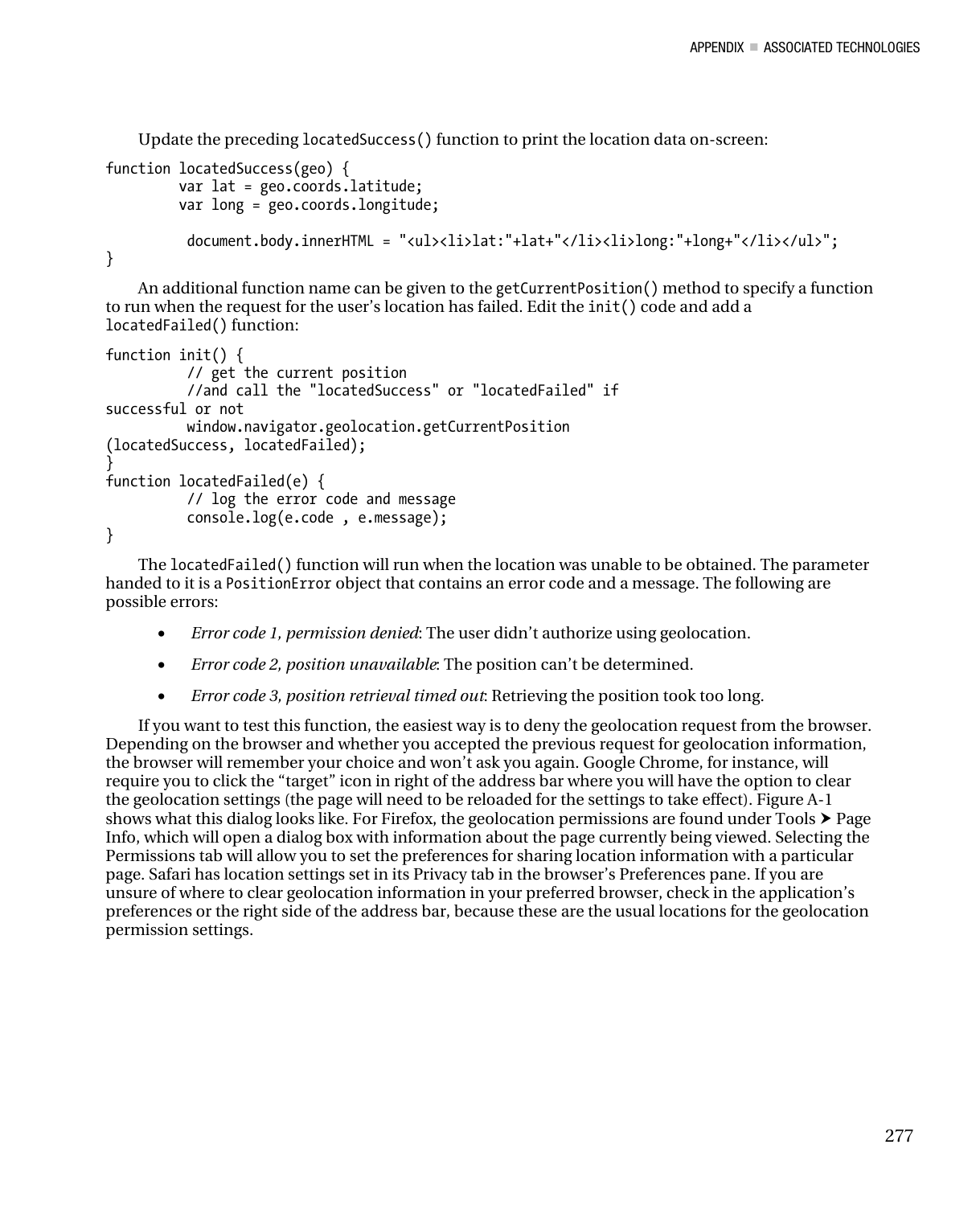This page contains elements from the following sites that are tracking your location: localhost Clear these settings for future visits Manage location settings... Done

#### *Figure A-1. Dialog for clearing geolocation settings for a page being viewed in Google Chrome*

Lastly, the getCurrentPosition() method can be handed a custom object that can be used to set various options used in retrieving the location. This object can be set up with the following properties and values:

- enableHighAccuracy: Set to true or false. If enabled, the highest accuracy method for determining the location is used, such as GPS. Be aware that this will increase battery usage and the length of time for retrieving the location.
- timeout: How long to wait (in milliseconds) when retrieving the location before throwing a position unavailable error.
- maximumAge: How long (in milliseconds) a particular position should be considered the current position.

These options may be added to the getCurrentPosition() method using shorthand object creation notation, like so:

```
var options = \{ enableHighAccuracy: true, 
            timeout: 120000, 
            maximumAge: 1000
```
};

window.navigator.geolocation.getCurrentPosition(locatedSuccess, locatedFailed, options);

This will enable high-accuracy positioning (which is dependent on the hardware available), set the time out to two minutes, and set the maximum age of the location to one second.

### Watching the current position

Getting the location once is fine for a stationary device, such as a desktop computer, but for a mobile device, the location would have to be continually retrieved to be accurate. The watchPosition() method is used to continually poll the location (this is where the maximum age option is useful) to update the location information. It takes the same arguments as the getCurrentPosition() method, but it should be set to a variable that can later be referenced and handed to the clearWatch() method if updating the location continuously is stopped. Here's an example:

var geoWatchID = window.navigator.geolocation.watchPosition(locatedSuccess, locatedFailed, options);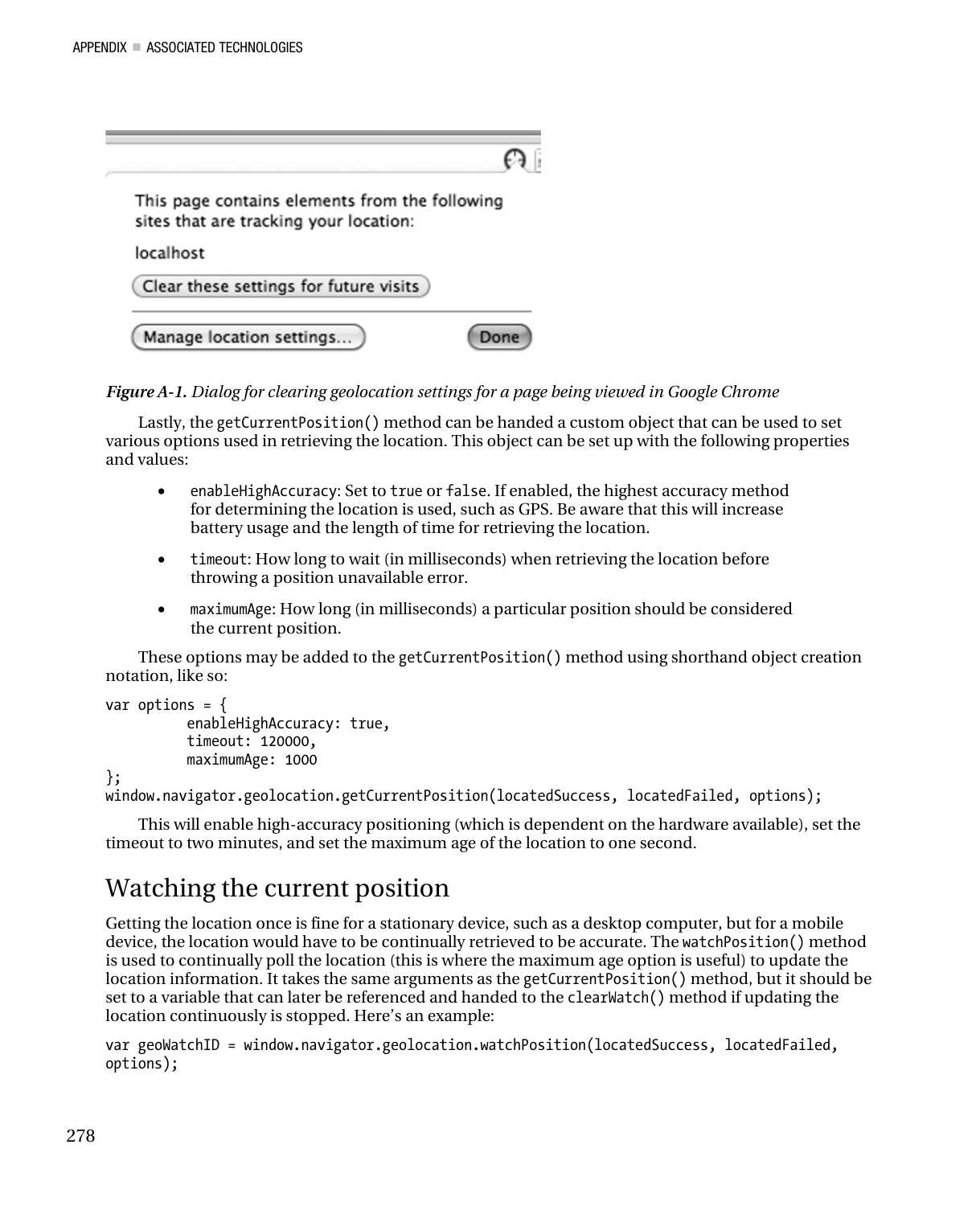Later in the code, geoWatchID can be passed as an argument to clearWatch() to stop the position from updating:

clearWatch(geoWatchID);

### SVG and MathML

SVG and MathML have two totally different purposes, but they have one thing in common: they are both XML-based languages that can be embedded in HTML5. Scalable Vector Graphics (SVG) is for describing vector shapes, while Mathematical Markup Language (MathML) is for describing mathematical notation.

SVG is one half, along with canvas, of the Web's standard imaging options. While canvas deals well with bitmaps, SVG deals well with vector shapes. It also has built-in animation capabilities, which would need to be built from scratch in canvas.

The syntax of both is beyond what can be covered here, but being XML-based, they both look very much like HTML, except with a different set of elements. For example, the following code shows an HTML page that includes both MathML and SVG to describe and diagram the trigonometric functions shown in Chapter 7.

```
<!DOCTYPE html>
```
<html>

```
 <head> 
              <meta charset="utf-8" /> 
              <title>SVG and MathML Demo</title> 
 </head> 
 <body> 
              <h1>SVG and MathML embedded in an HTML5 page</h1> 
              <p> 
             <math>
                        <mi>x</mi> 
                        <mo>=</mo> 
                        <mrow> 
                                   <msub><mi>x</mi><mn>1</mn></msub> 
                                  <mo>&plus;</mo>
                                   <mi>cos</mi> 
                                   <mfenced><mi>&#x3B8;</mi></mfenced> 
                                  <mo>&InvisibleTimes;</mo>
                                   <mi>c</mi> 
                        </mrow> 
              </math> 
              </p><p> 
             <math>
                        <mi>y</mi> 
                       <sub>0</sub> = < /mo</sub>
                        <mrow> 
                                   <msub><mi>y</mi><mn>1</mn></msub> 
                                  <mo>&plus;</mo>
                                   <mi>sin</mi> 
                                   <mfenced><mi>&#x3B8;</mi></mfenced> 
                                  <mo>&InvisibleTimes;</mo>
                                   <mi>c</mi>
```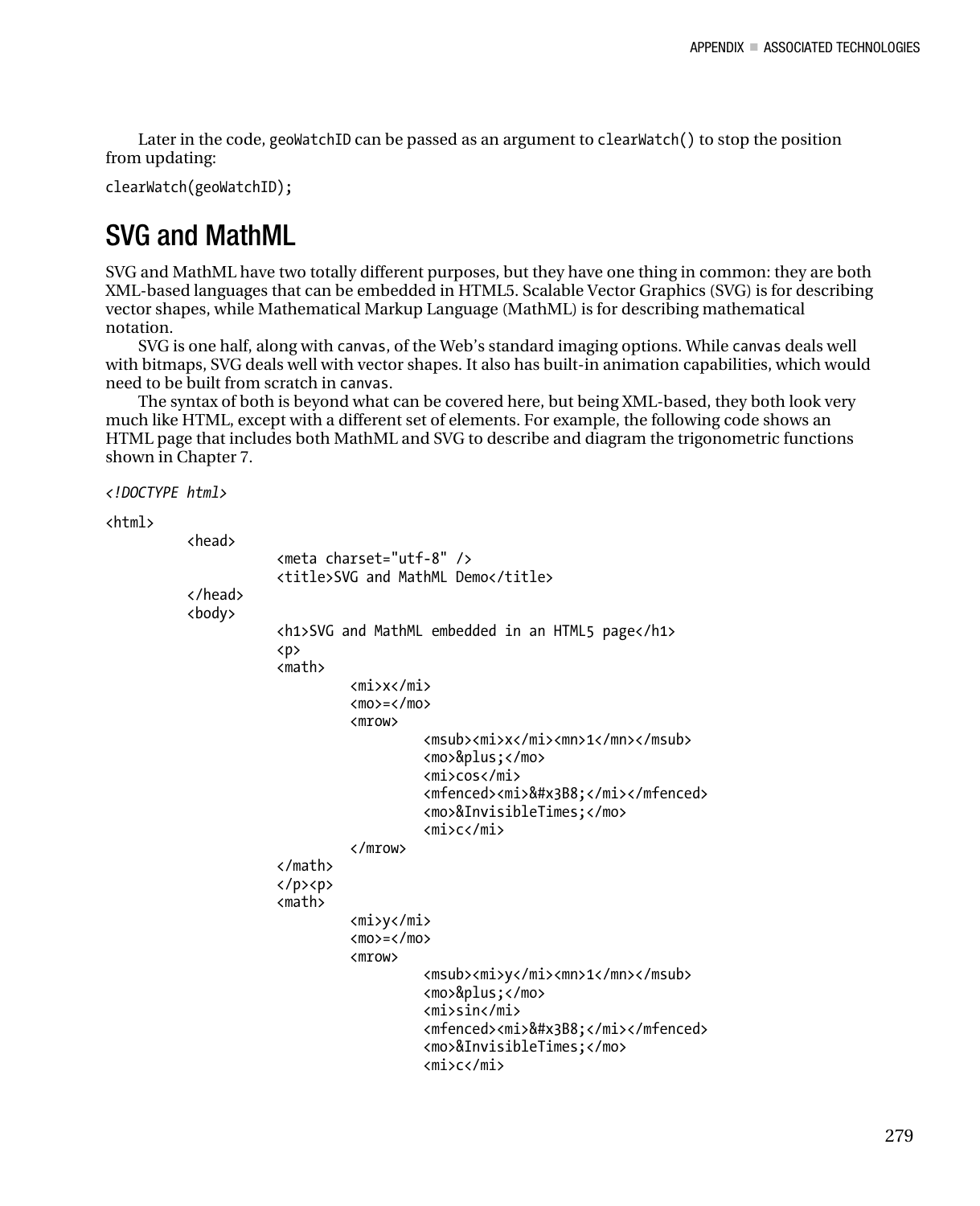```
 </mrow> 
                      \langle/math\rangle\langle/p>\langlep>
                       <svg> 
                                 <circle r="100" cx="101" cy="101" fill="white" stroke="black"/> 
                                 <polygon points="101,101 171.710678,30.2893219 171.710678,101" 
style="fill:white;stroke:black;" /> 
                                 <rect width="10" height="10" x="161.710678" y="91" 
style="fill:white;stroke:black;" /> 
                                 <text x="71" y="101" fill="black" font-family="sans-serif" 
font-size="16">x, y</text> 
                                 <text x="126" y="61" fill="black" font-family="sans-serif" 
font-size="16">c</text> 
                                 <text x="121" y="96" fill="black" font-family="sans-serif" 
font-size="16">θ</text>
                                 <text x="175" y="27" fill="black" font-family="sans-serif" 
font-size="16">x<tspan font-size="11" baseline-shift="sub">1</tspan>, y<tspan font-size="11" 
baseline-shift ="sub">1</tspan></text> 
                       </svg> 
                      \langle/p>
</body> 
</html>
```
The preceding code creates the notation and diagram in Figure A-2.

# SVG and MathML embedded in an HTML5 page

 $x=x_1+cos(\theta)c$ 

 $y=y_1+sin(\theta)c$ 



*Figure A-2. A diagram created from markup using HTML, MathML, and SVG*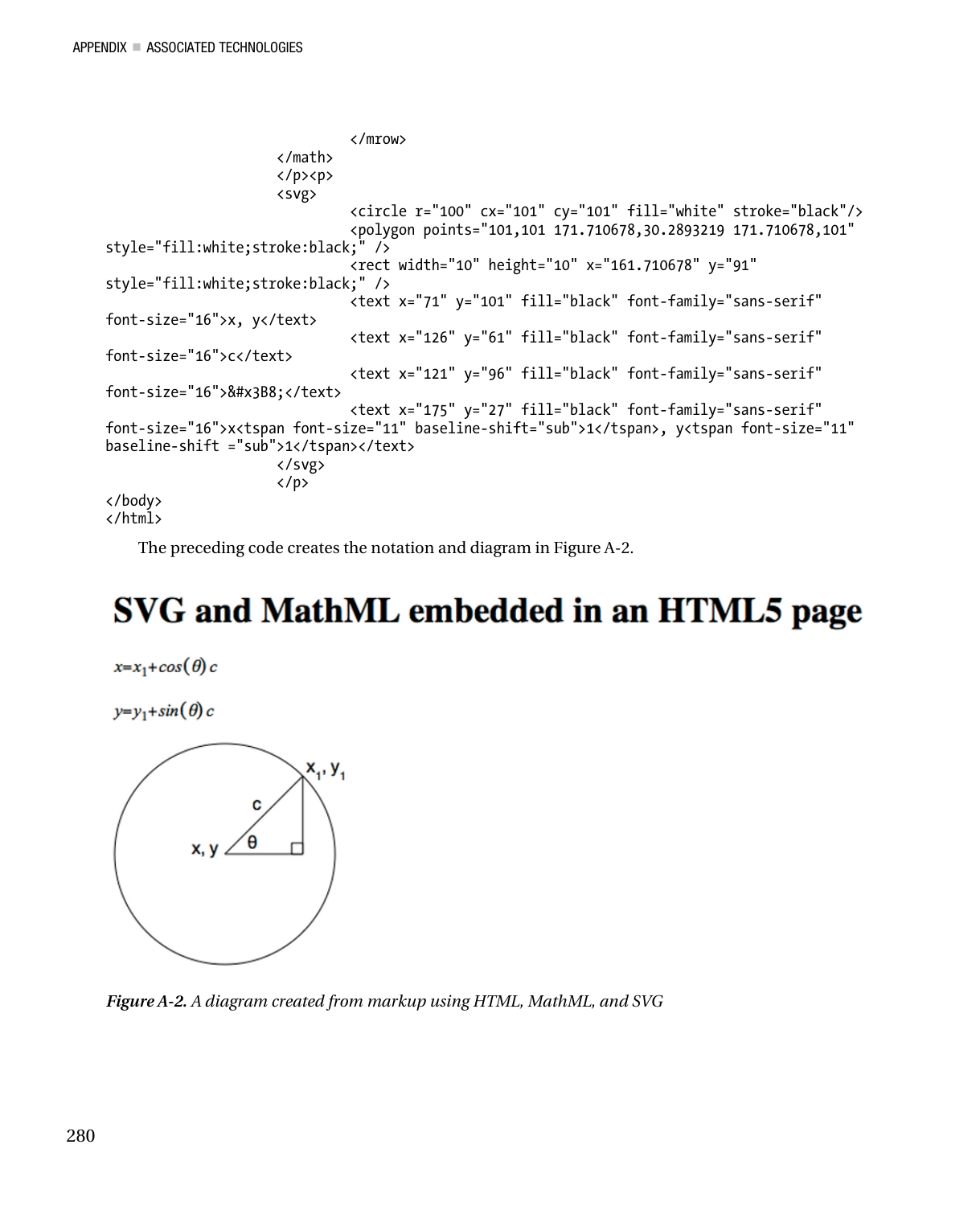## **Client-side storage**

Imagine a web application that could save data the user had worked on in a client-side database and then sync that with a server-based database when the user connected online. Such offline functionality would be tremendously useful for improving the latency of the application, since the user's data would not need to be sent back and forth over the network as frequently, and it would also help in situations where connectivity may be spotty, such as in a mobile environment.

### Web storage

Cookies have long been the method for storing data on the client-side browser. A problem with cookies has been that they are small, allowing only 4 kilobytes of storage each, which is minuscule by the standard of today's data-rich web pages/applications. In response to this, a new generation of clientside storage solutions have emerged. The most stable solution, and the one that can be seen as a replacement for cookies, is the Web Storage API,<sup>2</sup> which allows up to 5 megabytes of storage. Web storage is actually broken into two options, the localStorage object and sessionStorage object, both of which are properties of the window object. The difference between the two is that data stored in localStorage is persistent, while data stored in sessionStorage is lost when the browser session ends (such as when quitting the browser), but otherwise they are used in the same manner. Each is just a series of key/value pairs, so a key is set with some data, and then the key is used to retrieve the data later.

### Using web storage

Using web storage is really quite straightforward. To add data to the storage, use either of the following syntaxes:

```
window.localStorage.setItem("key","value");
window. localStorage["key"] = "value";
```
In this code, the "key" and "value" can be any string of text. To retrieve the data from the storage, use either of the following:

```
var val = window.localStorage.getItem("key");
var val = window.localStorage["key"];
```
To remove data, either remove a specific key or clear the whole storage:

```
window.localStorage.removeItem("key");
window.localStorage.clear();
```
#### **WEB STORAGE EXAMPLE**

Using the contenteditable attribute, you can create a simple text editor that saves changes on the client. For this example, create a new HTML file named edit.html and fill it with the following code:

<!DOCTYPE html>

<sup>&</sup>lt;sup>2</sup> See http://dev.w3.org/html5/webstorage/.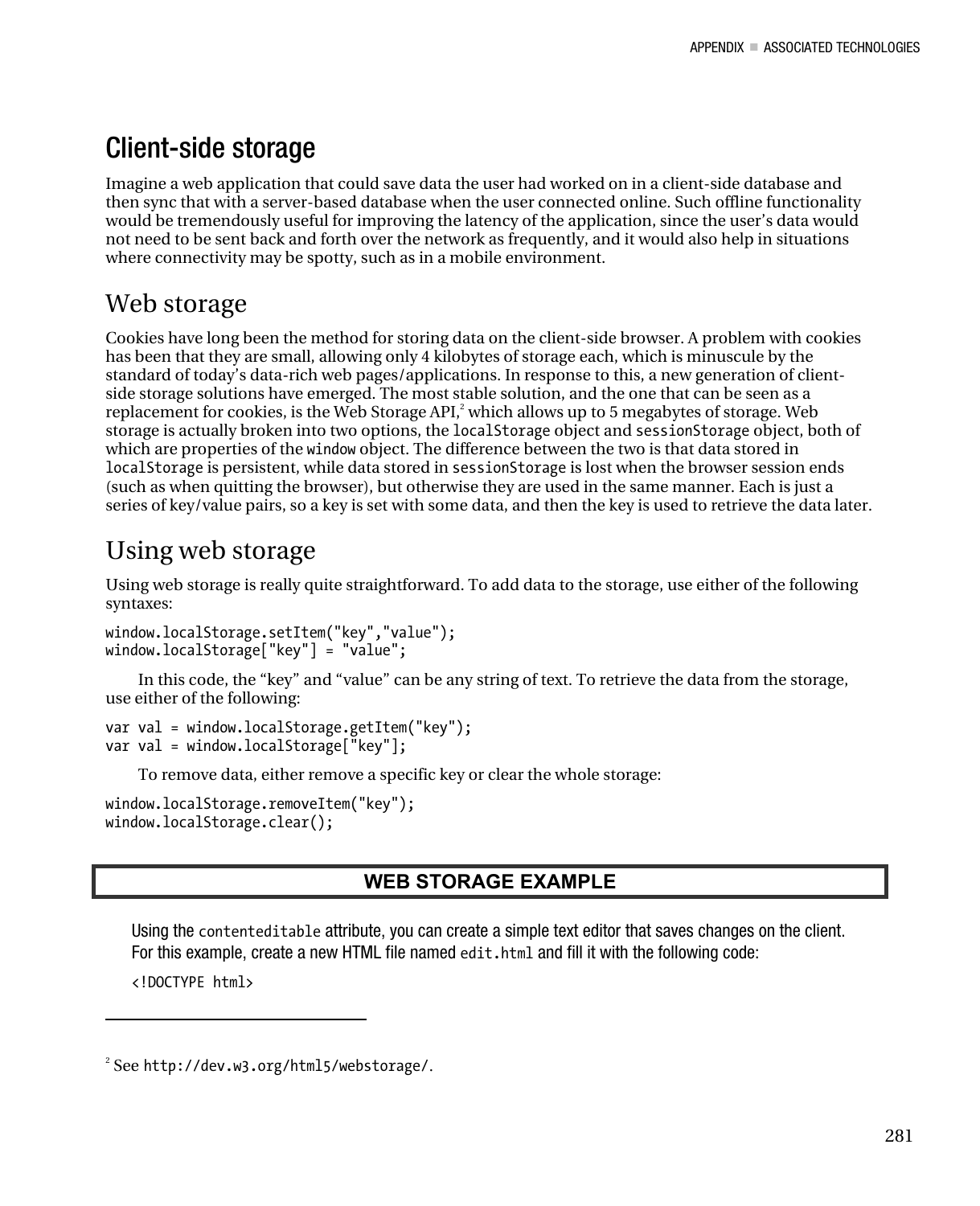```
<html> 
           <head> 
                      <meta charset=utf-8 /> 
                      <title>Contenteditable and localStorage demo</title> 
                      <script type="text/javascript" src="js/script.js"></script> 
           </head> 
           <body> 
                      <section id="editable">This text may be edited and the changes will 
                     be saved locally.</section>
                      <button id="startEditBtn">Turn editing on</button> 
                      <button id="stopEditBtn">Turn editing off and save changes</button> 
                      <button id="clearBtn">Clear changes!</button> 
           </body>
```

```
</html>
```
Now create a new JavaScript file named script. js and place it in a directory named js that is in the same location as edit.html. Fill it with the following script:

```
var editable; // variable for editable area 
// initialize the variables and add event handlers 
function init() 
{ 
           editable = document.getElementById('editable'); 
           var startEditBtn = document.getElementById('startEditBtn'); 
           var stopEditBtn = document.getElementById('stopEditBtn'); 
           var clearBtn = document.getElementById('clearBtn'); 
           startEditBtn.onmousedown = startEdit; 
           stopEditBtn.onmousedown = stopEdit; 
           clearBtn.onmousedown = clear; 
           // update text with data in local storage 
           if (localStorage.getItem("savedtext")) editable.innerHTML = 
           localStorage.getItem("savedtext"); 
} 
function startEdit() 
{ 
     // add the contenteditable attribute 
     editable.setAttribute("contenteditable", true); 
} 
function stopEdit() 
{ 
     // disable the contenteditable attribute 
     editable.setAttribute("contenteditable", false); 
     // save the text 
     localStorage.setItem("savedtext", editable.innerHTML); 
} 
function clear() 
{
```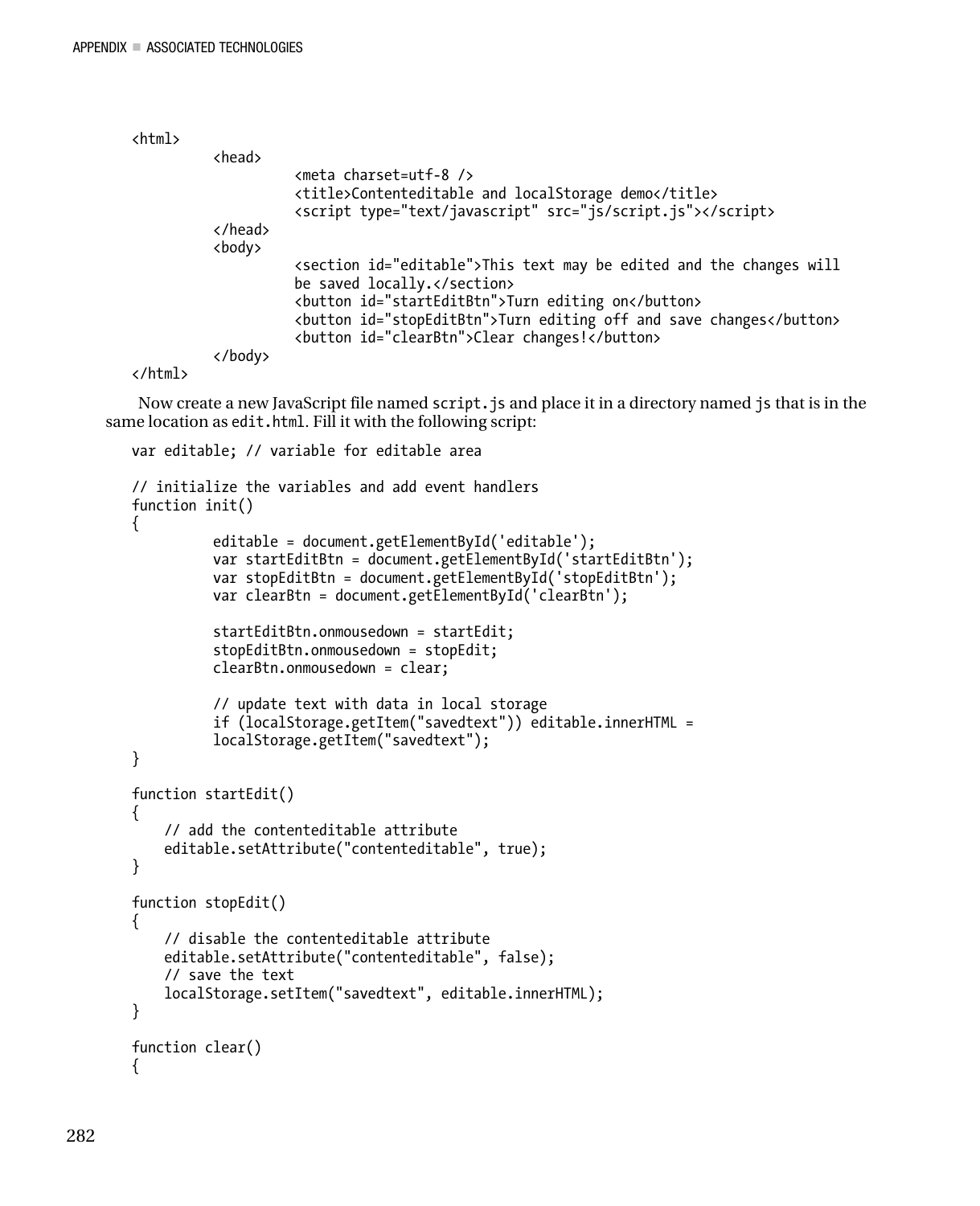```
 // clear the local storage 
     localStorage.clear(); 
     // reload the page 
    window.location.href = "";
} 
window.onload = init;
```
Open the HTML page in a web browser, and you will be able to turn on editing (which adds the contenteditable attribute), save the edits, and see those edits stick because they will be stored in the local storage (Figure A-3).



*Figure A-3. A simple application using local storage* 

### Other storage options

Local storage is easy to use, but with that ease comes limits on its capabilities. It's really not comparable to a database you would find on the back-end web server, which likely describes the relationship between the stored data and provides methods for ensuring data integrity. Since web technologies are moving toward enabling the creation of web applications, having a fully capable database on the client end is a desirable option. One such option is Web SQL, which essentially embeds an SQLite $^{\circ}$  database into the web browser. This means **Structured Query Language** (SQL) commands can be used directly from JavaScript. Pretty cool! Unfortunately, the future of Web SQL has darkened considerably, because disagreements over standardizing the use of SQLite as the embedded database has led to support being dropped for the initiative by the W3C. Because of this, Mozilla has said it will drop support in Firefox, which means support is spotty and not reliable going forward. Too bad.

Another option, which is currently supported only in Firefox but has planned support from other major web browsers, is the Indexed Database API,<sup>4</sup> also known as IndexedDB. This database solution stores key/value pairs, like web storage, but includes more sophisticated features, such as transactions for ensuring data is successfully committed to the database, which helps guarantee data integrity. IndexedDB is not as sophisticated as Web SQL (it's not a relational database), but it is more capable than web storage and is looking like it will be the option to use in the future for handling client-side data storage that is more complex than what web storage will accommodate.

### Web workers

Web workers are making computationally intensive tasks on the Web a little less painful. JavaScript is a single-threaded language, meaning a script that takes a lot of processing power could completely paralyze any user-interactive scripts that may be running. Using a web worker, a new thread can be spawned that runs a script without interrupting the processing of UI interactions or other events in the main script. Web workers come in two flavors: dedicated workers and shared workers. Shared workers

 $3$  See http://sqlite.org.

 $^4$  See www.w3.org/TR/IndexedDB/.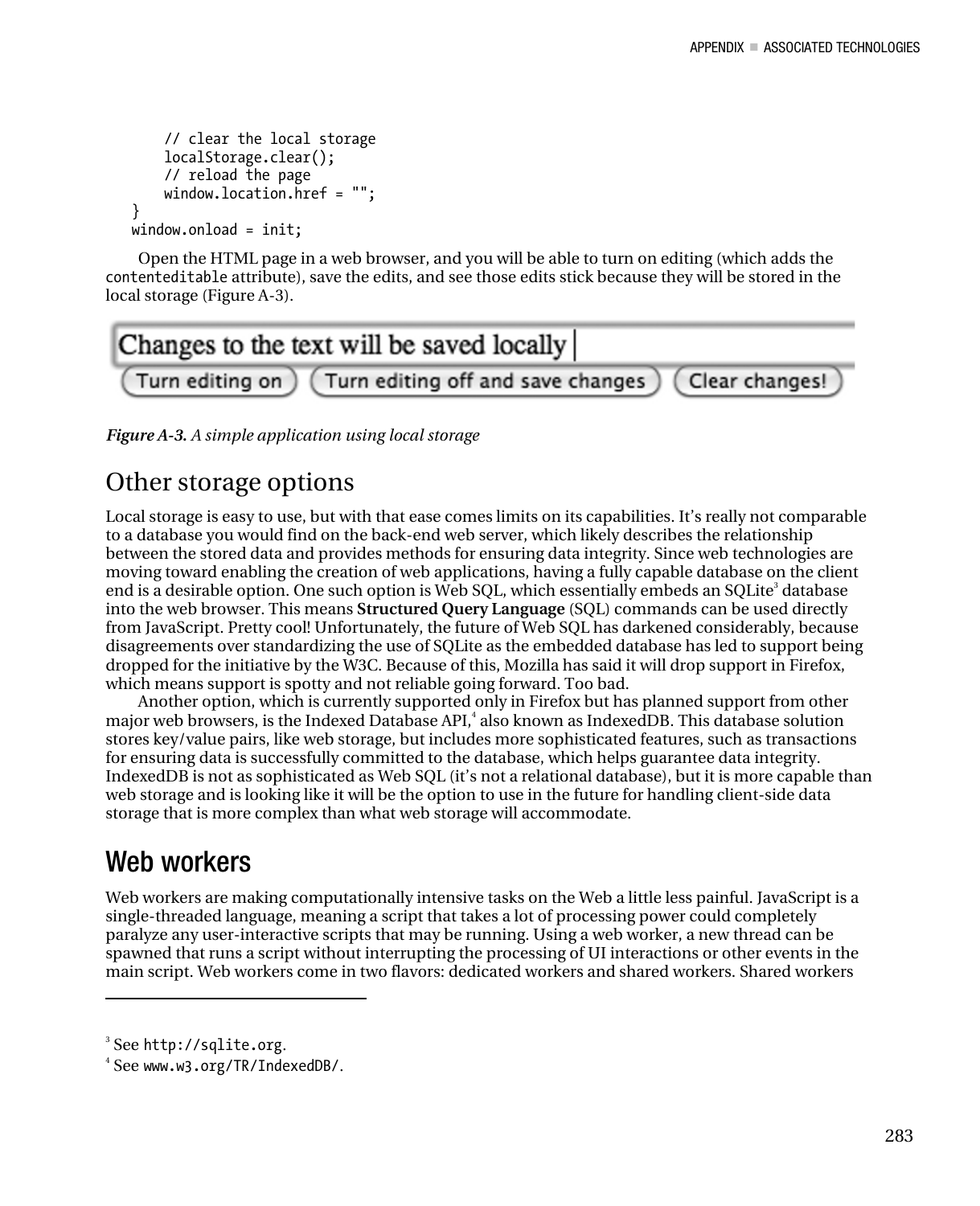are more powerful than dedicated workers because they can communicate with multiple scripts, while a dedicated worker responds only to the script that spawned it in the first place.

## Web Sockets API

The Web Sockets API<sup>5</sup> is a specification that defines a protocol for providing two-way communication with a remote host. The Web's roots have traditionally been essentially one-way. A server sends a page to a client web browser, and then nothing happens between the two until the user clicks a link and requests another page. What a web socket provides is an open connection over which data can be sent from the client to the server at any time after the page has loaded, and vice versa. This could be used, for example, to create multiplayer online games or applications, because data can be sent to the server from one client and distributed to all other clients connected to the same server.

### Video conferencing and peer-to-peer communication

A project is underway to create a specification for video conferencing between two web browsers. This is a major area of difference between the W3C HTML5 and WHATWG HTML specifications, because it is included in the WHATWG version but omitted from the W3C specification. Instead, the W3C has a separate specification named "WebRTC 1.0: Web Real-time Communication Between Browsers."<sup>6</sup> Since both specifications are in draft status, it is not inconceivable that the version included in the WHATWG HTML draft may well be spun off into a separate specification in the future, as has happened at the W3C.

Anyway, administration issues aside, the actual technology for enabling video conferencing requires that two separate web browsers gather video and audio and stream it over a peer-to-peer connection to each other. Specifically, the following steps need to happen:

- 1. Gain access to a webcam or other video/audio input device.
- 2. Record the video/audio locally so that it can be streamed to a remote web browser.
- 3. Connect and send the video/audio to a remote web browser.
- 4. Display a video/audio stream in a video or audio element on the local and remote web browsers.

An API called the Stream API, which defines an interface called MediaStream, would be used with JavaScript to handle parsing and displaying of the streaming media. In terms of sending the media stream, another API, called the Peer-to-peer Connections API, would be used. This API describes a PeerConnection JavaScript interface that defines methods for connecting and sending a media stream to a remote peer.

 $5$  See http://dev.w3.org/html5/websockets/.

 $^6$  See http://dev.w3.org/2011/webrtc/editor/webrtc.html.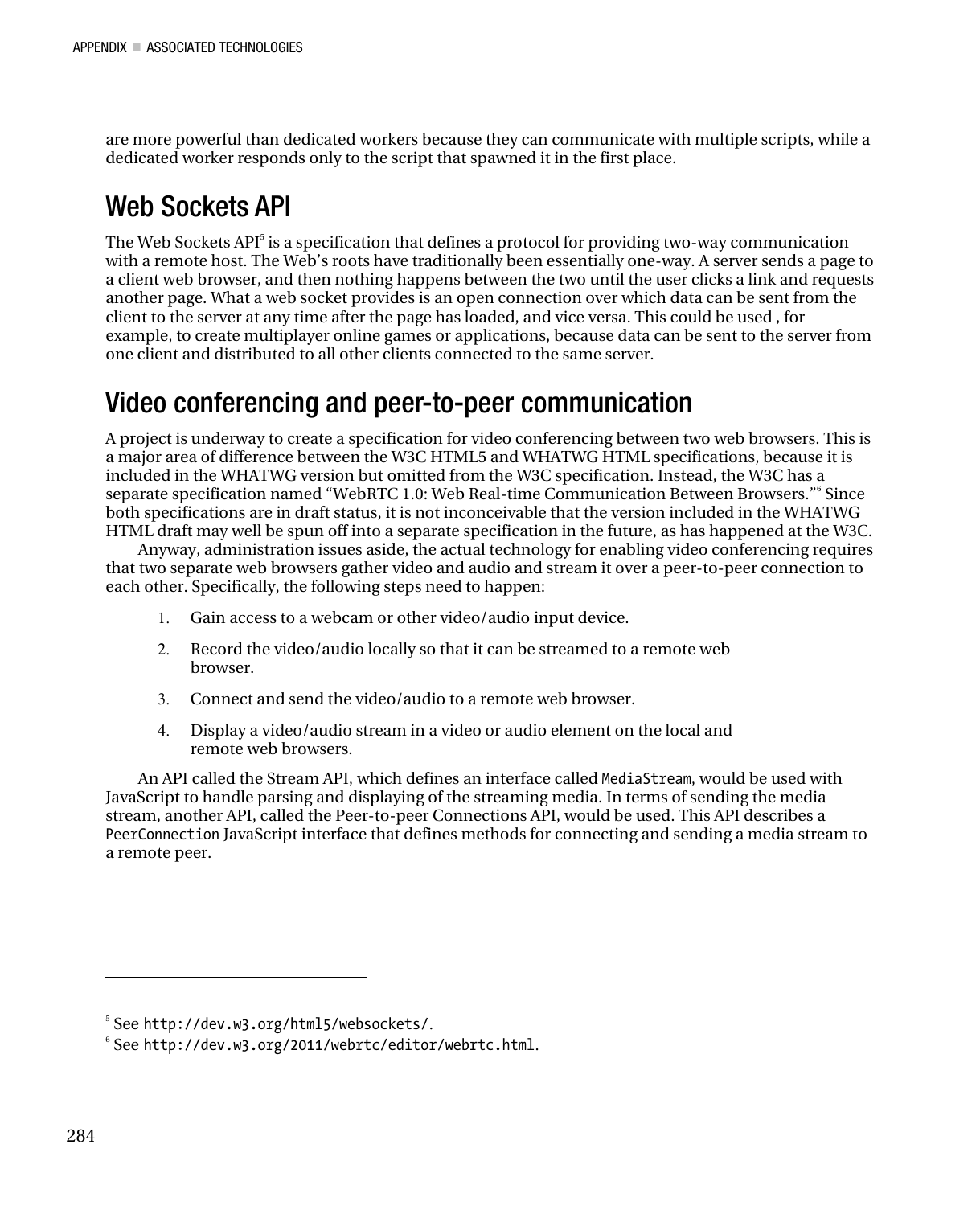# WAI-ARIA

WAI-ARIA, $^7$  the Accessible Rich Internet Applications specification (the WAI stands for Web Accessibility Initiative), aims to provide a syntax for making modern dynamic web applications accessible to people with disabilities. WAI-ARIA uses attributes to mark up user interaction of the page's content and describe how page elements relate to each other. WAI-ARIA defines a role attribute with a large set of values for describing how a web feature is presented and how the page is structured. There are also a large number of "aria-\*" prefixed attributes for describing the state of web page features. These attributes can be used to annotate, for example, whether a menu has a submenu or what actions a dragged object can perform when being dropped on a target. The WAI-ARIA specification is a large specification in its own right; for further information on it, visit the WAI's WAI-ARIA overview page: www.w3.org/WAI/intro/aria

## File API

There are three specifications under development related to reading, browsing, and writing to files on the file system of a client machine. The main one is the File API,<sup>8</sup> which includes interfaces called File, FileList, FileReader, and FileError that define methods that, for instance, can be used to read the name and last modification date of files or groups of files. The specification also defines a Blob for interfacing with raw binary data, which may be inspected for size and type and sliced into chunks. The File API deals with files that could appear in the web browser through a web form's file input type or even through dragging and dropping a file from the user's system to the web browser window. Extending the File API are the Directories and System<sup>9</sup> and Writer<sup>10</sup> APIs. Directories and Systems is what describes methods of interacting directly with the user's local file system. Obviously, this has security implications, so the file system exposed is sandboxed so web applications don't have unrestrained power to intrude into a user's computer. The Writer API does what you would expect; it defines how files or blobs of raw data can be written to the file system. It also defines a FileWriterSync interface for working with writing files in conjunction with the Web Workers API.

## Useful web resources

The following websites are resources you may find useful when developing with HTML5:

- *W3C's Working Draft HTML5 specification*: http://w3.org/TR/html5/
- *WHATWG "living" HTML specification*: www.whatwg.org/specs/web-apps/currentwork/
- *Html5.org*: Includes a HTML5 validator and a tracker for changes to the WHATWG specification: http://html5.org
- *Html5rocks.com*: Includes an online code editor playground and slide presentation made entirely with HTML5 technologies: http://html5rocks.com

 $7$  See www.w3.org/TR/wai-aria/.

 $^8$  See www.w3.org/TR/FileAPI/.

 $^{\circ}$  See www.w3.org/TR/file-system-api/.

 $10$  See www.w3.org/TR/file-writer-api/.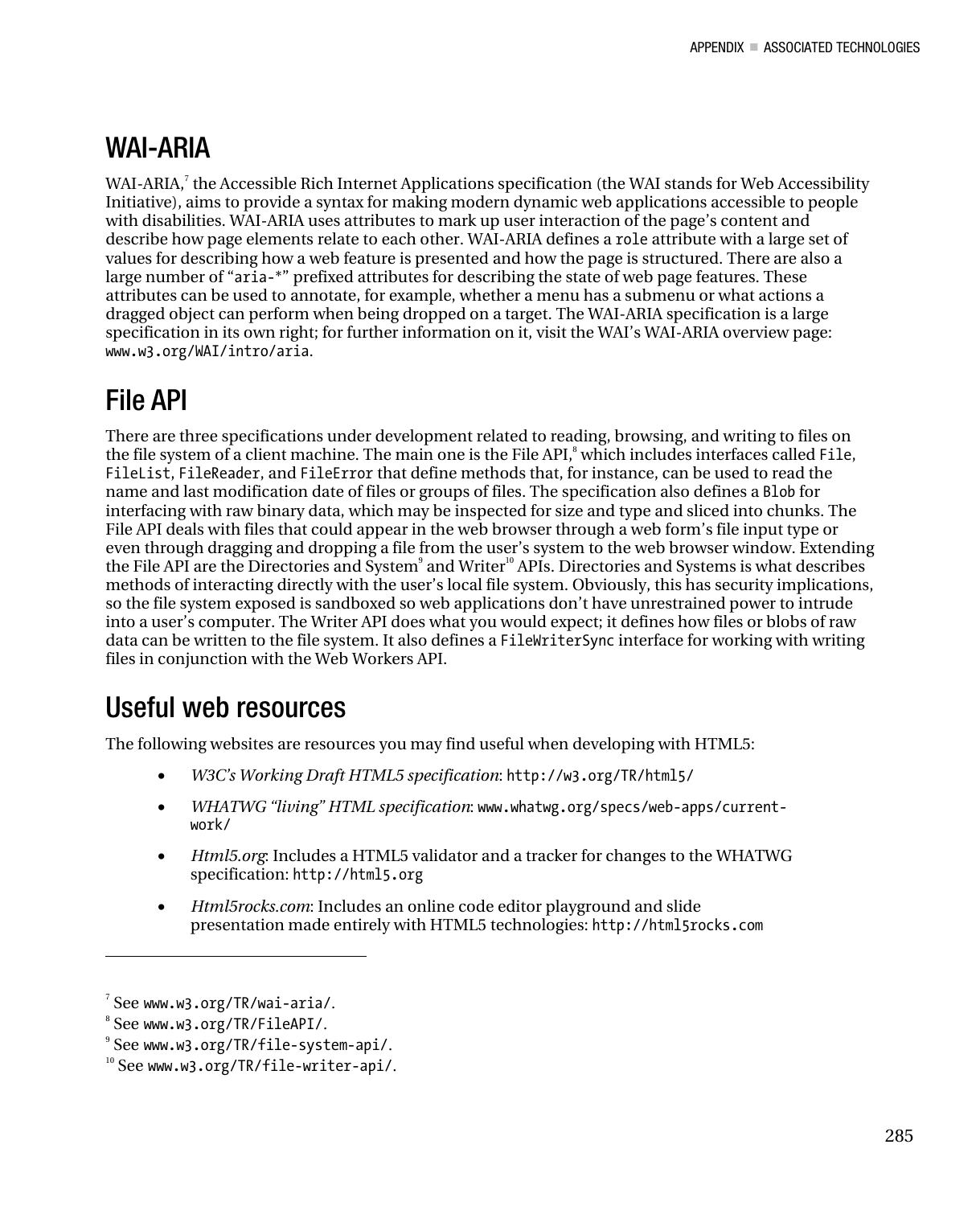- *Html5doctor.com:* Contains informative articles about HTML5 as well as a comprehensive element reference; http://html5doctor.com
- Caniuse.com: Compatibility tables for HTML5, CSS3, and related technologies: http://caniuse.com
- *Html5test.com*: Browser score for HTML5 and related feature support: http://html5test.com
- *CSS3 Selectors Test*: Browser test for support of a wide range of CSS selectors: http://www.css3.info/selectors-test/
- *Mobilehtml5.org*: HTML5 feature compatibility tables for mobile and tablet browsers: http://mobilehtml5.org
- *HTML5boilerplate.com*: Starting template for HTML5 pages: http://html5boilerplate.com
- *Modernizr*: JavaScript library for testing browser support of HTML5, CSS3, and related features: http://modernizr.com/
- *Google Chrome Frame*: Method of enabling modern web technology capabilities in older browsers: http://code.google.com/chrome/chromeframe/
- *Html5pattern.com*: Regex patterns for client-side validation in web forms: http://html5pattern.com
- *Mozilla Developer Network (MDN)*: Great, easy-to-follow resource on HTML5 and other web technologies: https://developer.mozilla.org/en/HTML/HTML5/
- *Html5gallery.com*: A showcase of sites using HTML5 technologies: http://html5gallery.com
- *Mediaqueri.es*: A showcase of sites using media queries: http://mediaqueri.es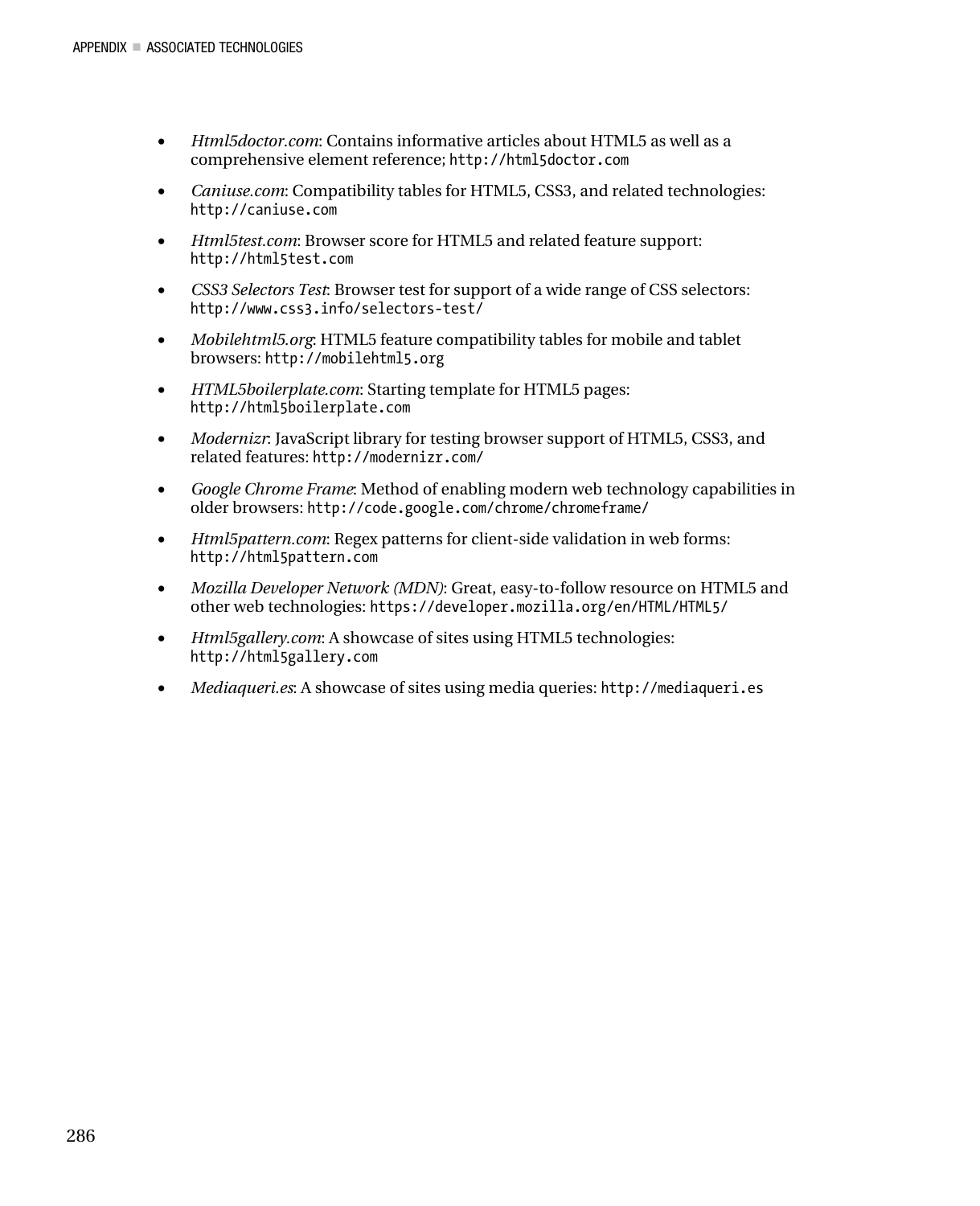# Index

### $\blacksquare$  A. B

Adobe Dreamweaver, 154 Advanced audio coding (ACC), 171 Aiax. 1 Android, 269 Application programming interface (API), 13 Audio and video encoding, 173

### $\Box$  C

Chrome, 229 Client-side storage, 281 contenteditable attribute, 281 IndexedDB, 283 local storage, 281, 283 sessionStorage object, 281 Web SOL, 283 ColorZilla, 218 Content model categories, 31 content grouping elements, 47, 48 document metadata and scripting elements, 36-37 document sectioning elements, 45, 46 embedded content elements, 71-73 form elements, 68-70 interactive elements, 73-74 tabular data elements, 60-61 text-level semantic elements, 55-59 Cryptographic key generator, 135 CSS2.1, 177-178  $CSS3$ :checked and :indeterminate selectors, 196 enabled and :disabled selectors, 195 :focus selector, 195 :in-range and :out-of-range selectors, 196 :read-only and :read-write selectors, 196 :required/:optional selectors, 196 :valid/:invalid selectors, 196 attribute selectors, 189-190

background color and images background-attachment property, 211 background-clip property, 211-213 background-color property, 210 background-image property, 210 background-origin property, 212, 213 background-position property, 211 background-repeat property, 210, 212, 213 background-size property, 213-214 basic settings, 210 border-box, 211 contain (L) and cover (R) values, 214 content-box, 211 padding-box, 211 space and round properties, 210 check box, 196 class selectors, 183, 184 class style rules, 185 color additive color model, 217 background and foreground colors, 218 functional notation syntax, 219 hex triplet, 217 hexadecimal notation, 217, 218 hue, saturation, lightness, 219-220 opacity, 220, 221 web color value calculation, 217-218 combinators and complex selectors, 186-188 combining selectors, 185-186 CSS box model block-level box, 205-207 box layering setting, 209 box position setting, 209 box type setting, 207, 209 inline-level box, 205-207 line-level box, 205 drop shadows, 216 ID selectors, 183 location pseudoclass selectors, 190, 191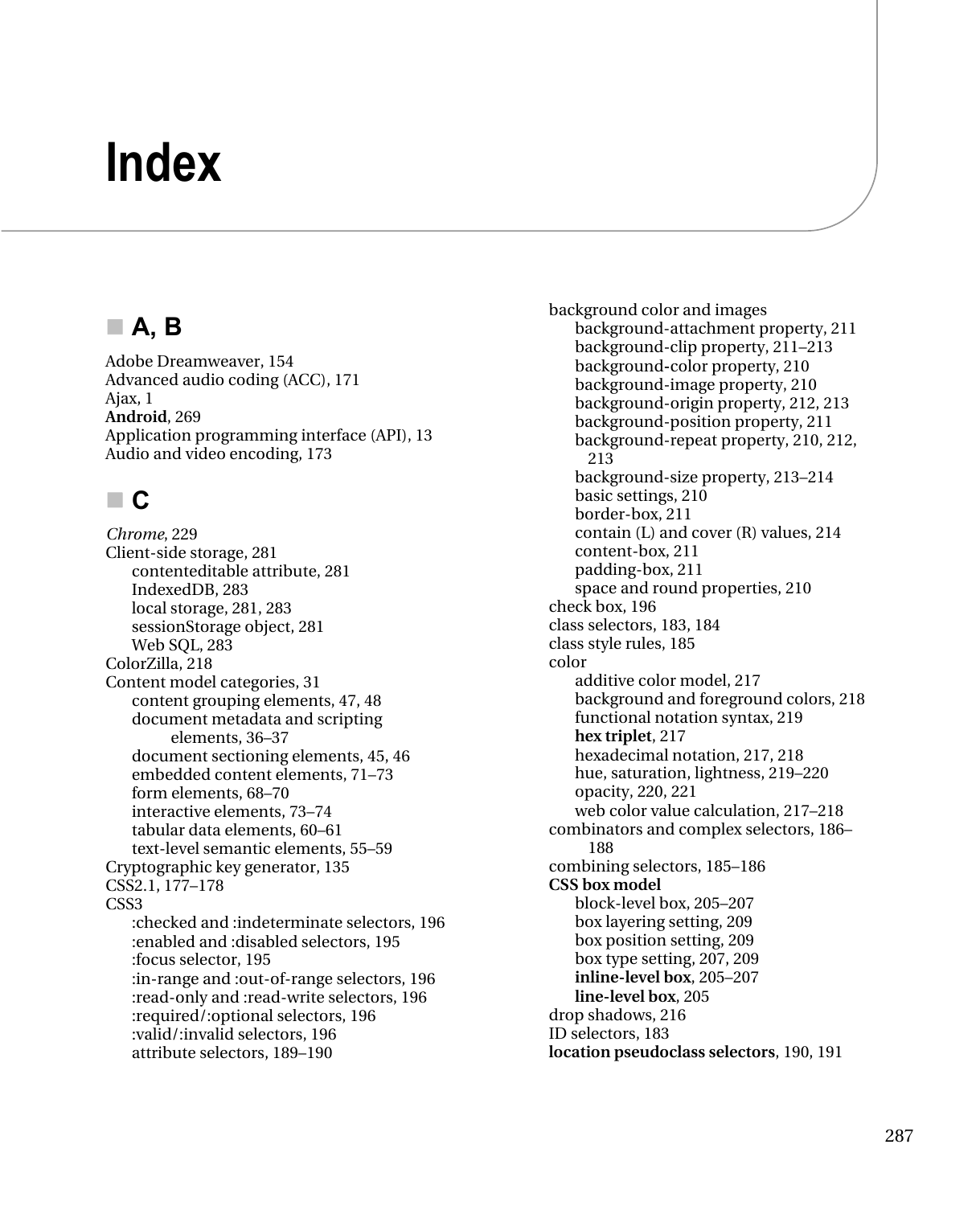CSS3 (cont.) miscellaneous selectors, 203, 205 modules, 178 multiple backgrounds, 214-215 pattern matching selectors header and footer section, 200 nth-type selectors, 197 pattern formula, 199 tree-structural pseudoclass selectors, 197-198 unordered list, 199 zebra striping, 199 pseudoelement selectors ::before and ::after selectors, 201, 202 ::first-line and ::first-letter selectors, 201 generated and replaced content module, 201, 202 url() and attr() notation syntax, 201 rounded corners, 215-216 simple selectors, 183, 184 style rules, 181-183 style sheet attachment colors-deuteranopia.css style sheet, 180 colors-generic.css style sheet, 180 colors-protanopia.css style sheet, 180 firefox, 181 link element, 179 main.css style sheet, 180 meta element, 181 persistent, preferred and alternative style sheets, 181 rel attribute, 179 title attribute, 180 type selectors, 183 user action pseudoclass selectors, 192 user interface states pseudoclass selectors, 194-195 web typography, 221 multiple columns, 223 rules, 224 text effects, 223-224 web fonts, 221-222

## $\blacksquare$  D, E

Doctype switching, 10 Document object model (DOM), 8

### ПF

File API, 285 Firefox, 229 Form handler, 107 **Form mastery** accept-charset attribute, 109 acknowledgment page, 144, 145 action attribute, 109 autocomplete and novalidate attributes, 110 commentary gathering, 141-144 enctype attribute, 109 fieldsets and labels, 136-137 form controls, 110 form handler, 107 form input types, 111-112 form usability, 145-147 get and post methods, 107 input element attributes autocomplete and autofocus, 126-127 data lists, 127-128 form input controls, 125 header and footer submit controls, 125 placeholder text, 126 readonly attribute, 126 input types button, submit, reset, and image inputs, 117 check boxes, 115 color picker, 118 date and time input, 118-121 e-mail, phone, and website URL inputs, 121 file input,  $114-115$ hidden input, 117 numerical inputs, 121 password input, 114 radio buttons, 116 search input, 121 text input, 113 menus Boolean multiple attribute, 128 cryptographic key generator, 135 disabled and size attribute, 128 disabled, selected, value, and label attributes, 129 displaying progress, 132 gauge display, 132-134 list menu, 129 optgroup element, 130-131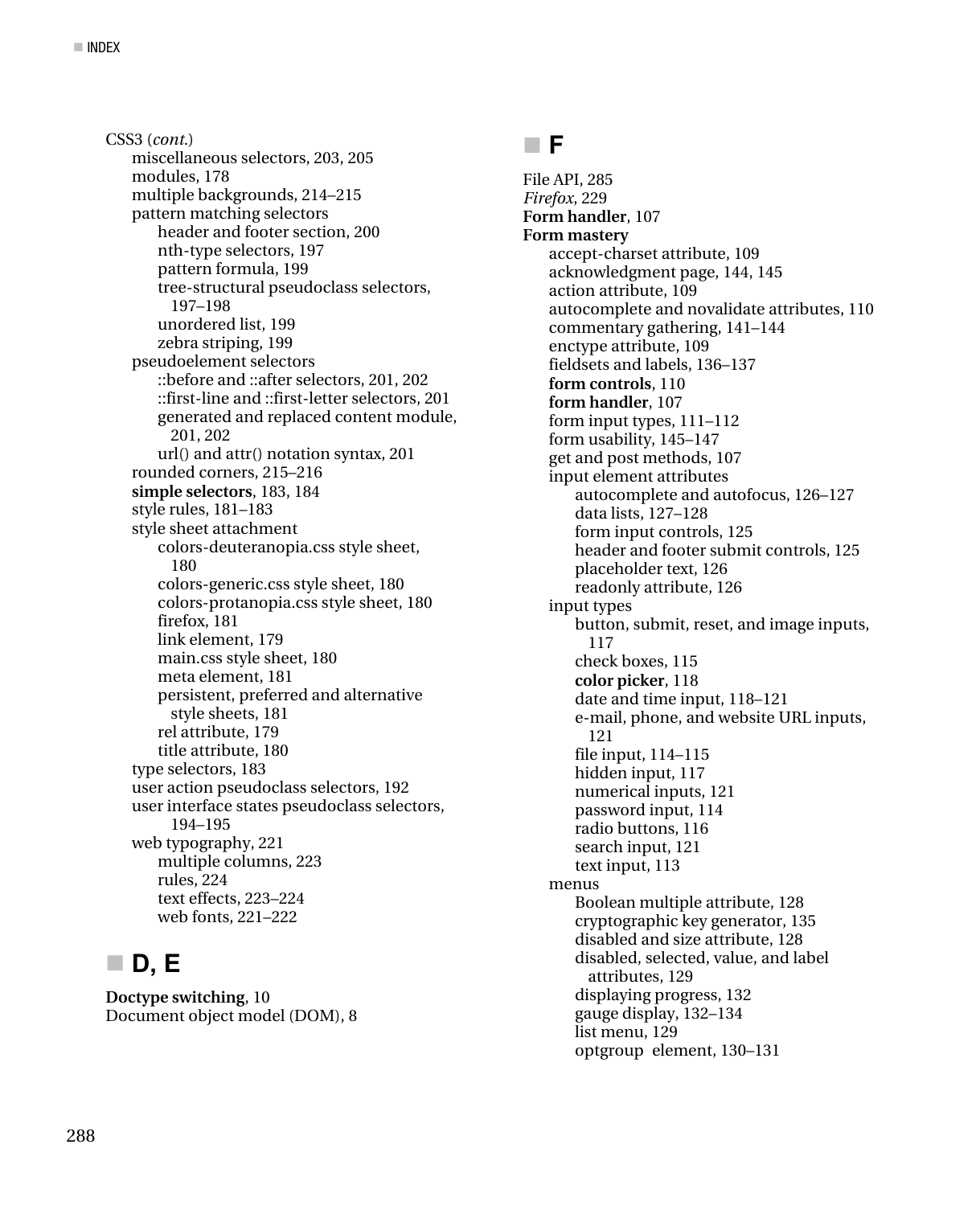output element, 134 select element, 128 shorthand labels, 130 text boxes, 131-132 method attribute, 109 name attribute, 110 PHP code, 108 shape-shifting, 111 superglobal variables, 108 target attribute, 110 thank-you message, 144 type attribute, 111 user details gathering datalist element, 140 e-mail address field, 140 generic text input field, 139 list attribute, 140 min and max attributes, 140 optional age field, 140 personal details fieldset, 140 placeholder text, 139 progress element, 139 regex pattern, 139 select element, 140 telephone and website input fields, 140 tip submittion form, 137, 138 tipster's mailing address, 139 validating and submitting forms email input type, 122 image input control, 124 novalidate attribute, 122 pattern attribute, 123 regex,  $123$ reset button, 124 submit buttons, 124 tel input type, 122 url input type, 122 validation error, 123 webforms2.js, 122 web form, 108

### li G

**Geolocation API** clearWatch() method, 275 coords property, 276 error codes, 277 geolocation settings, 278 getCurrentPosition() method, 275-278 locatedFailed() function, 277

locatedSuccess() function, 276, 277 location query, 276 satellite-based GPS, 275 timestamp property, 276 watchPosition() method, 275, 278 Google Chrome, 255

### $\blacksquare$  H

H.264 codecs, 164 HTML5 Aiax ajax/js directory, 234-235 event handling function, 234 hashtag, 237 init() function, 237 onpopstate event, 237 open index.html, 236 open() method, 234 prevButtonDown() and nextButtonDown() methods, 236, pushState() method, 236, 237 replaceState() method, 236 var keyword, 234 XMLHttpRequest, 234 anatomy, 4 API, 13 attributes, 6-7 backward-compatibility, 8 browser layout engines and developer tools, 20 character encoding, 11 content grouping elements, 23, 46 blockquote, 50 description lists, 53 division element, 54 figure and figcaption elements, 54 horizontal rule, 49 inevitable paragraph, 49 pre element, 49 unordered and ordered lists, 50-53 content model categories, 12, See also Content model categories copyright and legal information, 12 CSS technologies, 272-273 doctype declaration, 9-11 doctype switching, 10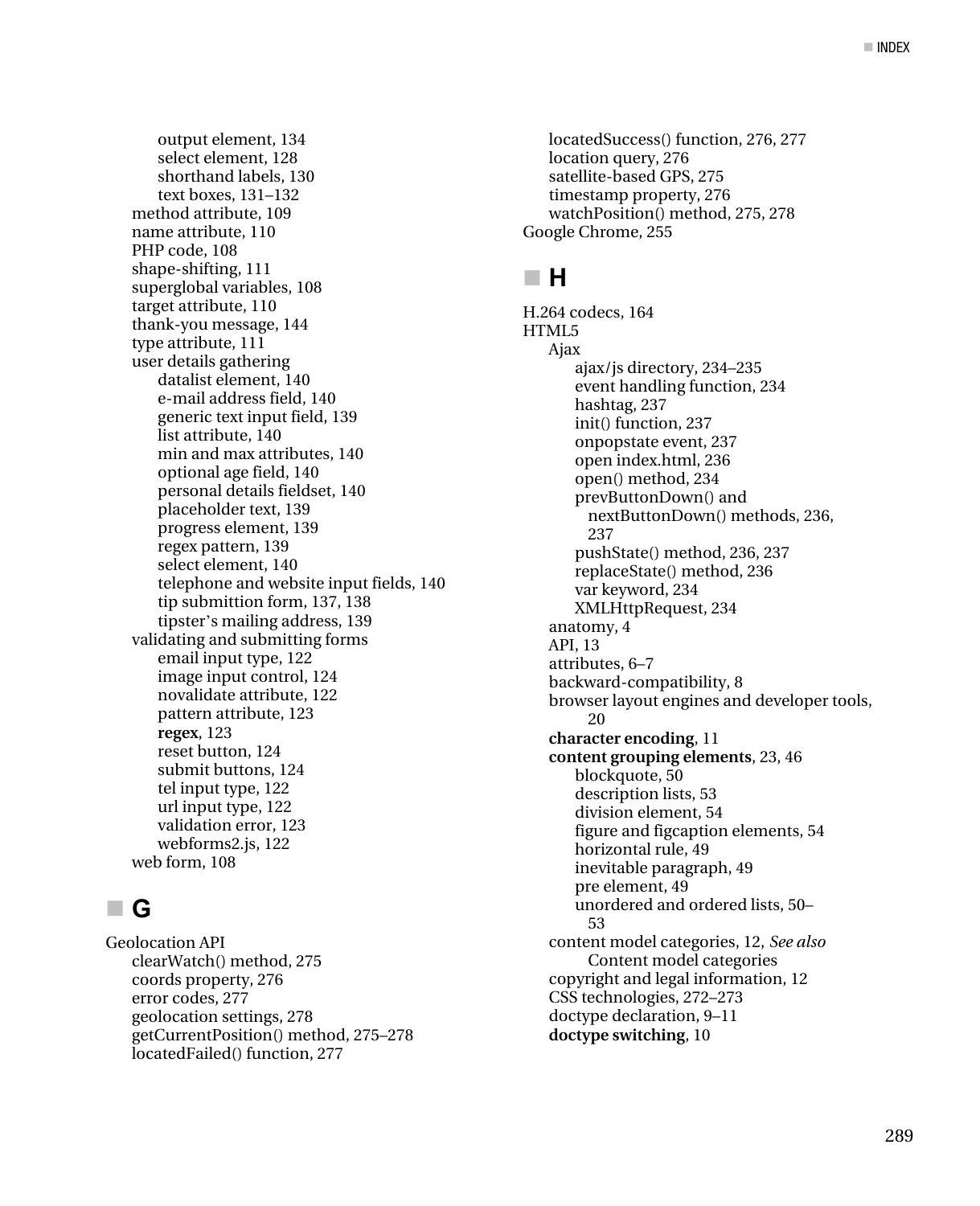HTML5 (cont.) document metadata and scripting elements, 23 base element, 39 character encoding information, 35 CSS stylesheets, 35 link element, 40-42 script and noscript element, 42-44 style element, 42 web page information, 37-39 document sectioning elements, 23, 44-46 drag-and-drop operations dataTransfer object, 255 dragEndHandler() function, 257 dragenter and dragover events, 256 draggable attribute, 253-255 dragLeaveHandler() function, 257 dragOverHandler() function, 257 dragStartHandler() function, 255-256 dropHandler() function, 257 dropzone attribute, 258 edit script.js, 254 event handling functions, 255 events, 253-254 list sorting, 259-261 preventDefault() method, 256 setData() method, 256 styles.css, 254 elements, 5, 6 embedded content elements, 24, 70-73 error handling, 9 form elements, 23, 67-70 global attributes, 25 accessibility, 26–27 contenteditable attribute, 29 core functionality, 24 custom data, 31 draggable and dropzone attributes, 30 hidden attribute, 29-30 id and class attribute, 27-29 metadata, 27 spellcheck attribute, 29 style attribute, 30 text directionality, 30 header, nav, and footer, 12 id attribute, 12 interactive elements, 24, 73 menu and command, 76 summary and detail elements, 74-76

JavaScript alert() method, 232 Chrome, 229 CSS style sheet, 228 document object, 232 DOM, 228 events, 233 Firefox, 229 history object, 232 HTMLVideoElement, 231 Internet Explorer, 229 jstemplate, 227 location object, 232 navigator object, 231 Opera, 229 prototype chain, 231 Safari, 229-231 screen object, 232 script element, 227 stop() and play() methods, 231 text editor, 227 MathML<sub>2</sub>13 microdata, 13, 270-271 MIME types, 17 mobile web, 263 mobile web pages testing, 268–269 obsolete elements, 14-16 offline application cache, 269–270 open web technologies, 4 presentational markup, 13 responsive design media queries, 266-268 screen size, 264 viewport, 264-266 web design standard, 264 root element, 23, 33-34 scripted 2D canvas API animation, 251-253 arcTo() method, 246 beginPath() method, 245 bezierCurveTo() method, 246 canvas path drawing methods, 246 canvas state, 249 CanvasRenderingContext2DPrototype, 243 closePath() method, 245 fill() method, 245 getContext() method, 241 getElementById() method, 242 interactivity, 250-251 JavaScript console, 243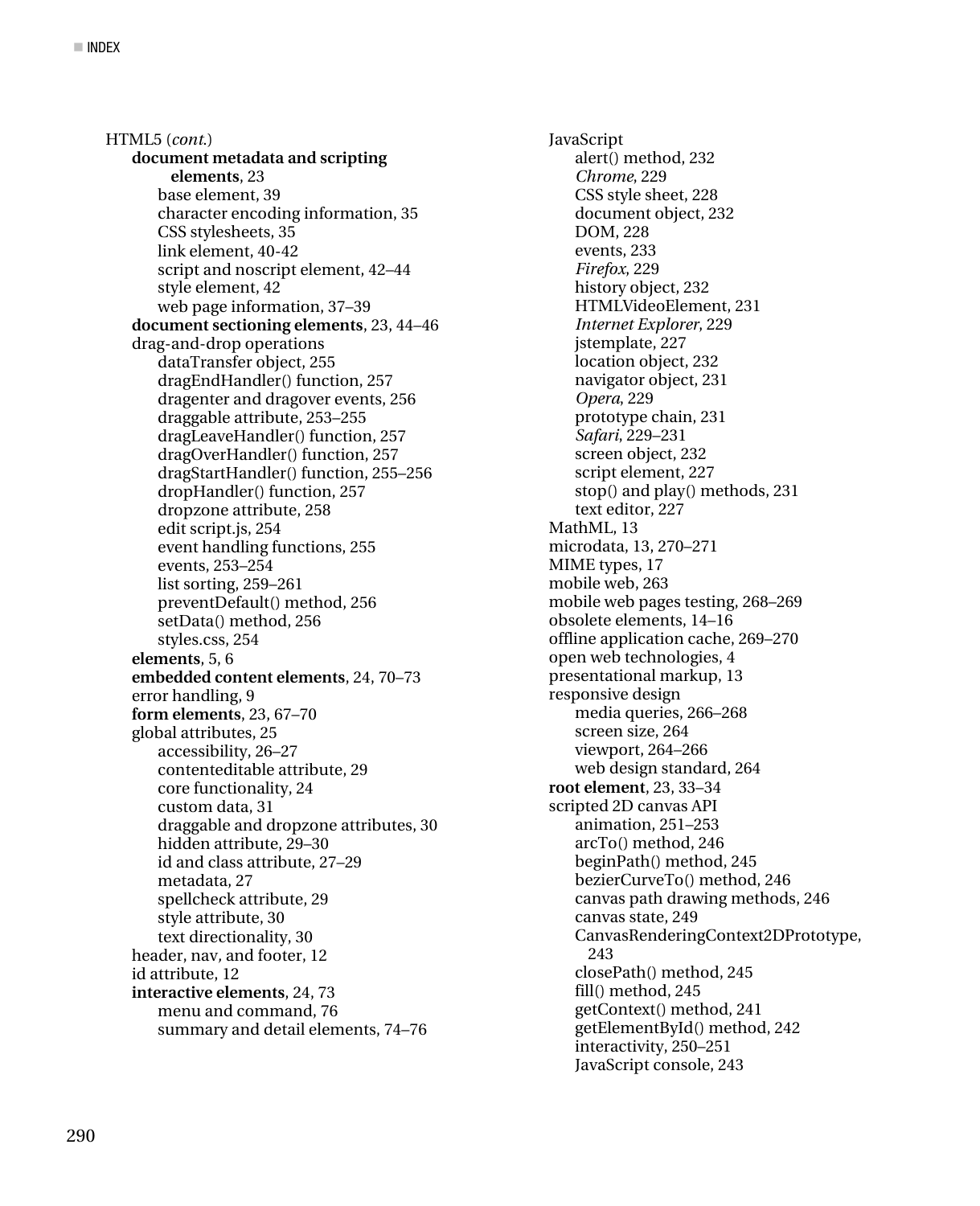lineCap and lineJoin properties, 246, 247 lineTo() method, 246  $lineTo(x,y)$  method, 245 moveTo $(x,y)$  method, 245 quadraticCurveTo() method, 246 rectangle drawing, 244-245 stroke() method, 245 triangle drawing, 246 trigonometry, 247-248 webgl, 243 semantic Web, 12 **SGML, 13 SVG. 13** tabular data elements, 23 Adobe Photoshop, 59 caption element, 63 colgroup and col element, 65-67 flow content model category, 59 pixel-precise website layouts, 59 table basics, 61 table headers, 62-63 thead, tfoot, and tbody element, 64-65 text/html. 17 text-level semantic elements, 23, 54-59 undo manager API, 272 video controller block-level element, 240 CSS sprites, 238, 241 fallback content, 239 getElementById() method, 239 image sprite, 238 init() function, 239 overflow property, 240 pauseVideo() function, 240 play() method, 238 stop() method, 238 W3C, 2, 3 Web applications 1.0, 3, 4 web browser support, 18-20 WHATWG, 2, 3 XHTML, 2, 18 HTML5 outlines, 79, 88, 89

### $\blacksquare$  I, J, K

**Indexed Database API, 283** Internet Explorer, 229 iOS, 269

### **The Co**

Layout engine, 20

### $\blacksquare$  M. N

Mathematical Markup Language (MathML), 13, 279-280 Media queries, 266-268 Metadata, 27 Microdata, 270-271 Mobile web, 263 Multimedia audio, 170-172 audio and video encoding, 173 canvas element, 174 captions track, 172-173 embed element, 154-155 iframe element frame and frameset elements, 157 horizontal and vertical scrollbars, 158 inline frame, 157 longdesc attribute, 159 Netscape Navigator 2.0, 157 restricted local access, 160 sandbox attribute, 159-161 scrollbars, 158 seamless attribute, 159, 160 src attribute, 158, 160 srcdoc attribute, 159-160 target attribute, 161 image maps Adobe Dreamweaver, 154 Boolean ismap attribute, 152 client-side image map, 153 coords attribute, 154 href attribute, 153 server-side image map, 152 shape attribute, 153 usemap attribute, 153 img element alt attribute, 150, 151 CSS sprites, 152 image-handling capabilities, 152 ismap and usemap attributes, 152 Mosaic web browser, 149 src and alt attributes, 150 title attribute, 151 WebP, 150 width and height attributes, 151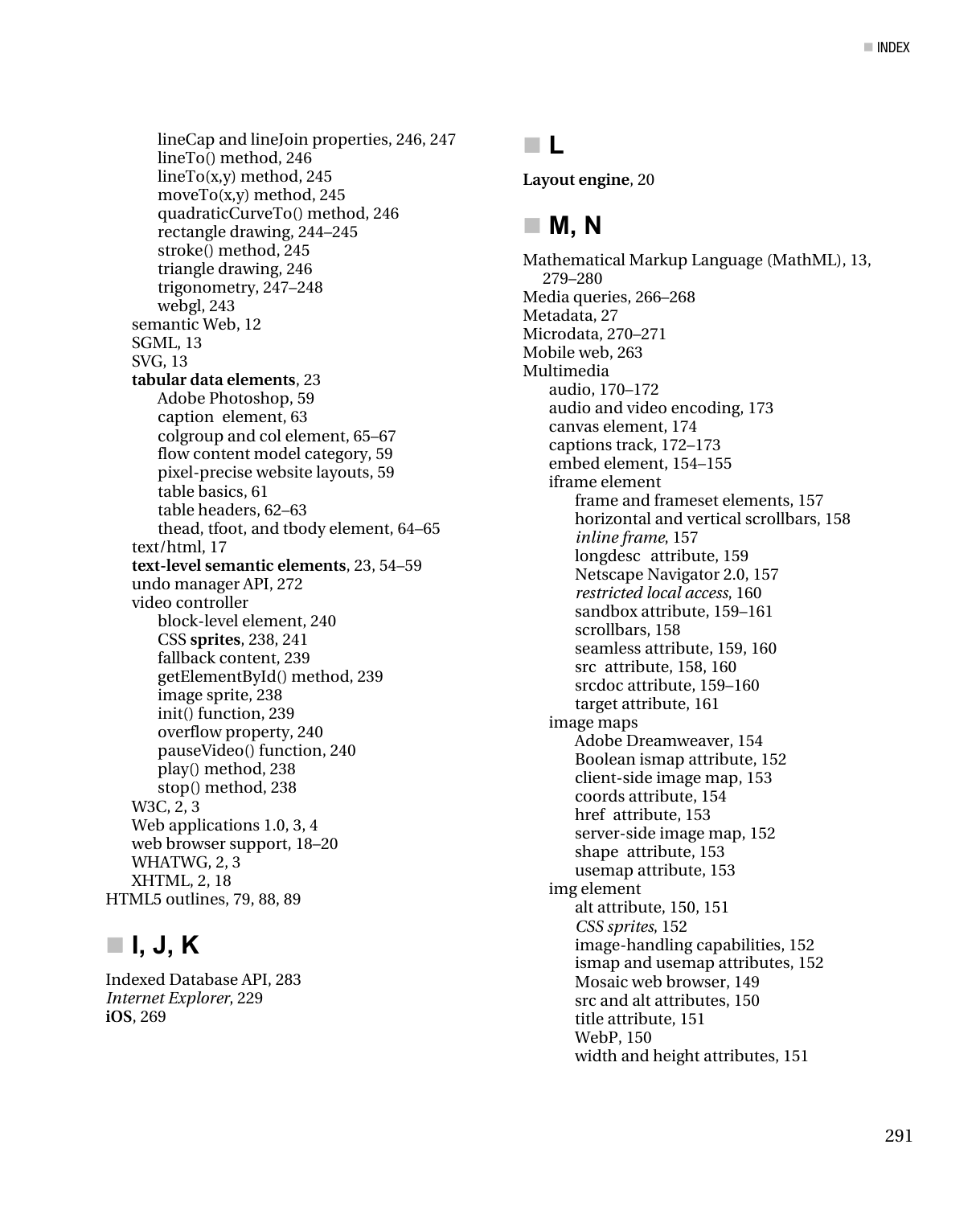Multimedia (cont.) object element, 155-157 video Adobe Flash, 161 autoplay attribute, 168 Boolean controls attribute, 167-168 codec, 162 container format, 162, 163 cross-origin policy, 170 fallback content, 165-167 flash embed code, 166  $iOS 3.x. 165$ licensing, 163 media groups, 170 MIME type, 164 muted attribute, 169 poster attribute, 169 preload attribute, 168 source element, 164 type attribute, 164 VP8 and Vorbis, 164 WebM, Ogg and MPEG-4 codec parameters, 164 Multipurpose Internet Mail Extensions (MIME) types, 17

### ם ∎

Offline application cache, 269-270 Opera, 229, 269

## $\blacksquare$  P, Q, R

Peer-to-peer communication, 284

### $\blacksquare$  S

Safari, 229-231 Satellite-based global positioning system (GPS), 275 Scalable vector graphics (SVG), 13, 279–280 Semantic recognition bdo and bdi elements, 103-104 cite element, 102 **City Press** dfn and abbr elements, 99, 100 download attribute, 94 em and strong elements, 96 fragment identifier, 92

homepage, 90, 91 href attribute, 92, 93 hreflang attribute, 94 hypertext anchor, 92 i and b elements, 97 inline quote, 99 line break element, 101 mark element, 98 media, type, and download attributes, 94 rel attribute, 94-95 s element, 98 skip links, 93 small element, 97 subscript and superscript, 100, 101 target attribute, 94 text-level semantics, 92 time element, 101 web page outline, 91 code, var, samp, and kbd elements, 102 div and span elements, 90 foreign scripts, 103 headers and footers address element, 87 content determination flowchart, 87, 88 hgroup, 86 navigational menu, 85 paragraph element, 86 heading content element, 80-81 homepage outline, 78 HTML5 outlines, 79, 88, 89 lang attribute, 77 ruby notation, 103 sectioning content element article element, 84 body element, 82 featured content area, 84 flowchart, 83 h1 elements, 82 multiple h1 tags, 84 section element, 81 sectioning roots, 82 table of contents/site map, 78 text insertions and deletions, 102 time element, 78 web development communities, 77 Semantic Web, 12 **Standard Generalized Markup Language**  $(SGML)$ , 13